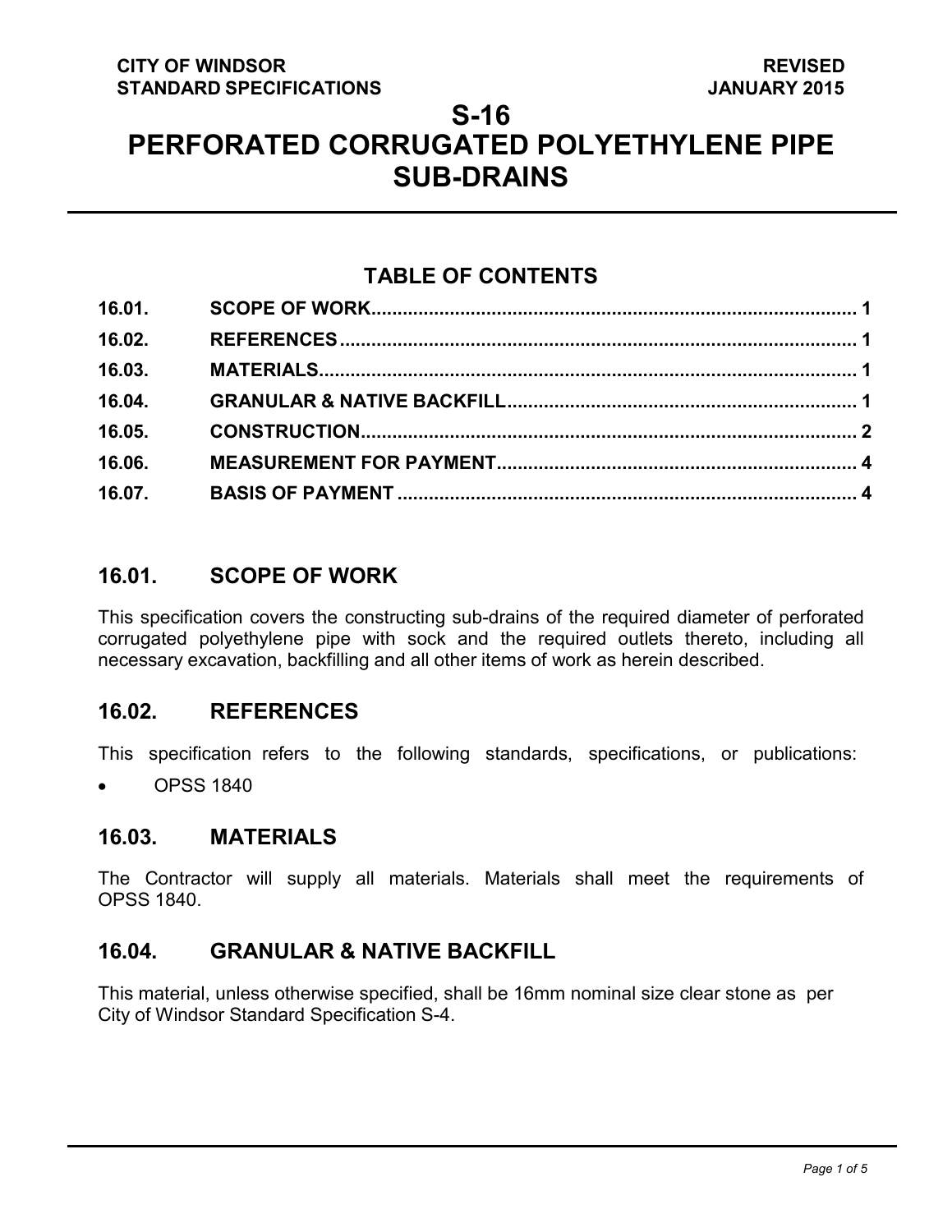**S-16 PERFORATED CORRUGATED POLYETHYLENE PIPE SUB-DRAINS**

### <span id="page-1-0"></span>**16.05. CONSTRUCTION**

#### **16.05.01 Time and Order of Performance**

The Contractor shall commence the works and carry them on at whatever point or points along the line of the drain that the City Engineer may direct.

#### **16.05.02 Existing Conduits, Tracks, etc., Access to Property and Protection**

The Contractor shall be liable and responsible for the adequate support and for protection of sewers, drains, conduits, tracks or other structures owned by the Corporation or any private company or any individual enjoying franchise rights or occupying any portion of the street or way on, or below or above the surface. The Contractor shall provide access for traffic to houses and other premises, provide for proper protection against damage, and comply with all the requirements of the contract.

#### **16.05.03 Excavation**

The trench shall be true to the line and grade required to match the line and grade of the concrete curb to be placed. The trench shall be of sufficient width to provide free working space and to permit compaction of backfill material around the pipe, but the width of the trench shall not exceed 300mm, unless permitted by the City Engineer in writing. When trenches are excavated wider than the above maximum caused by the use of power equipment, lack of bracing or other reasons, any increase in quantities of excavation, granular backfill or other items incurred by the excess width shall be borne by the Contractor.

Where required by conditions of the soil, sheeting apparatus shall be furnished and the cost of the sheeting, shoring, and bracing shall be borne by the Contractor.

The bottom of the trench shall be filled with a bed of 16mm nominal size clear stone backfill 50mm deep, and no point of the trench bottom shall be within 50mm of the grade line of the bottom of the pipe.

Where the bottom of the trench is in unstable soils, such as saturated clays and/or silts or quicksand, the trench shall be deepened to the depth required for granular backfill or whatever other means for securing good foundation, as required by the City Engineer.

Not more than 100 metres of cut shall be opened at any one time or placed in advance of the completed drain, unless by written permission of the City Engineer and for such distance as therein specified.

The Contractor shall be permitted to excavate for the placement of the sub-drain while excavating for the roadway, unless otherwise directed by the City Engineer.

The Contractor shall excavate for the sub-drain without any damage to any existing trees or the root systems of any trees adjacent to the trench where the sub-drain is to be placed.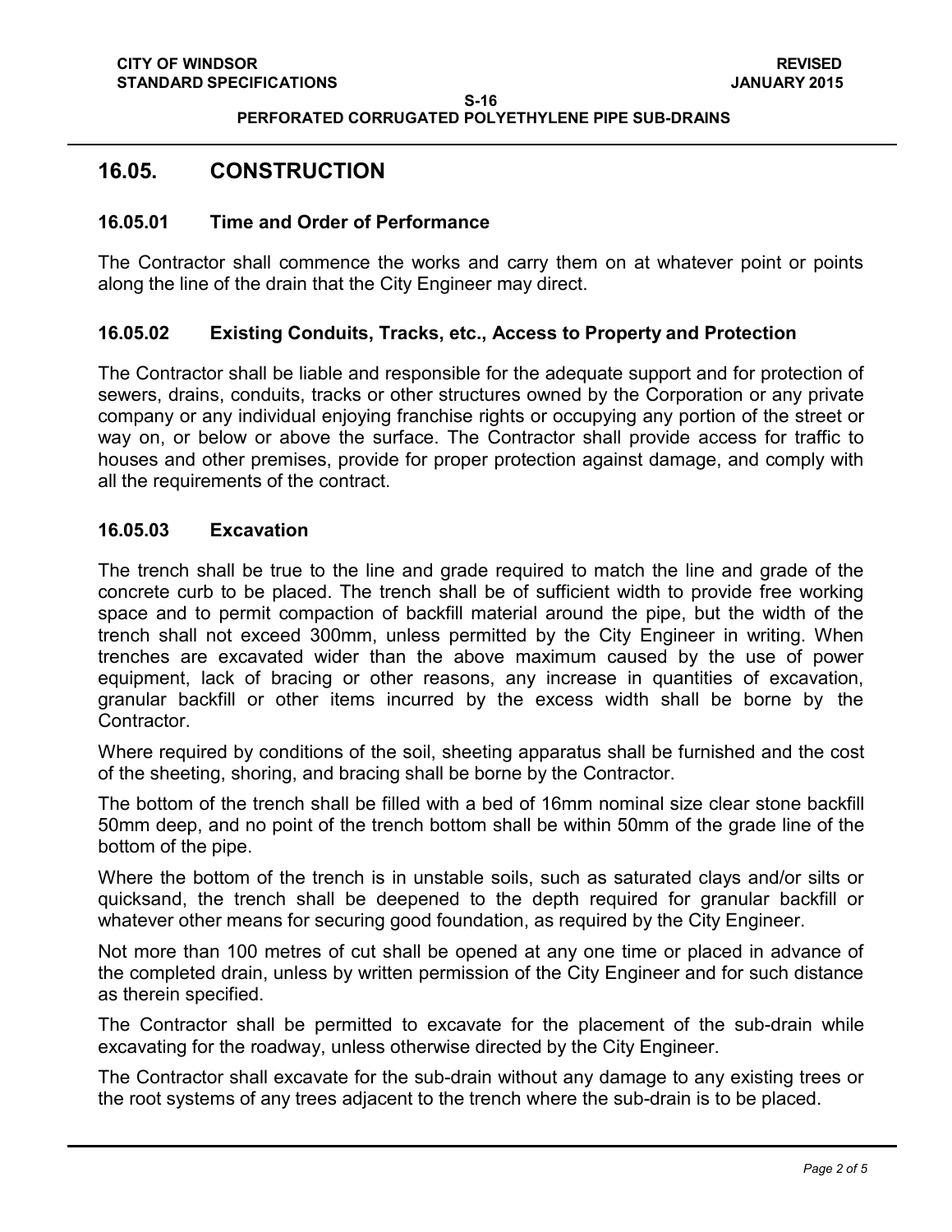#### **PERFORATED CORRUGATED POLYETHYLENE PIPE SUB-DRAINS**

#### **16.05.04 Laying Pipes**

The trench shall, at all times, be kept dry and no pipes shall be laid in water or upon a wet bed, except when authorized in writing by the City Engineer. At all times during the progress of laying and backfilling and until the work has been accepted, the pipes shall be thoroughly cleaned, kept clean and protected from coatings of dirt. All pipes shall be laid true to line and grade. No length of pipe shall be laid until the preceding length has been thoroughly embedded and secured in place so as to prevent any movement or disturbance of the joint. All junctions shall be made with insert couplers manufactured by the manufacturer of the pipe. No pipe shall be left in the trench overnight without backfilling to protect it.

The Contractor shall ensure that the geo-textile sock remains intact and is free of tears and rips during and after placement. Where a field connection must be made to connect two pieces of pipe, the geo-textile sock is to overlap at the joint by a minimum of 300mm. The overlapping geo-textile sock is to be secured to the pipe at this point using plastic, one direction, locking ties to ensure the overlapped section remains intact during backfilling.

Proper foundation shall be provided in unstable soils by the addition of granular material as directed by the City Engineer.

#### **16.05.05 Sub-Drain Connections**

The sub-drains are to be connected to the pre-cast concrete catch basins by using the factory supplied "knock out" formed into the pre-cast unit. Should it have to be connected to an existing catch basin or other existing concrete structure, the Contractor shall core drill a hole in the existing structure no larger than 25mm greater than the pipe size. All connections to structures are to be mortared in place, using a rapid setting, waterproof, hydraulic cement mixed according to the manufacturer's directions.

#### **16.05.06 Backfilling**

Backfill, unless otherwise specified, shall consist of 16mm nominal size clear stone and shall be placed over pipe sub-drains only after that section has been approved by the City Engineer. Any earth from cave-ins and all other objectionable matter shall be removed, cracked or crushed pipes removed or replaced and any other repair or attention required for a workman-like job shall be performed before any backfilling is commenced. Backfilling, except for the completion of any section or at the termination of a day's work, shall be kept back at least 15 metres from the advanced end of the pipe. At the termination of a day's work, backfilling shall be completed to the end of the pipe to protect it from cave-ins, falling stones, or other damage.

The granular backfill shall be placed in layers not exceeding 150mm in depth when compacted. Care shall be taken to ensure that the backfill is placed under the haunches and around the pipe. Compaction shall be performed in such a manner as not to injure or dislodge the pipe. The granular material shall be used to complete the backfilling to the top of the trench.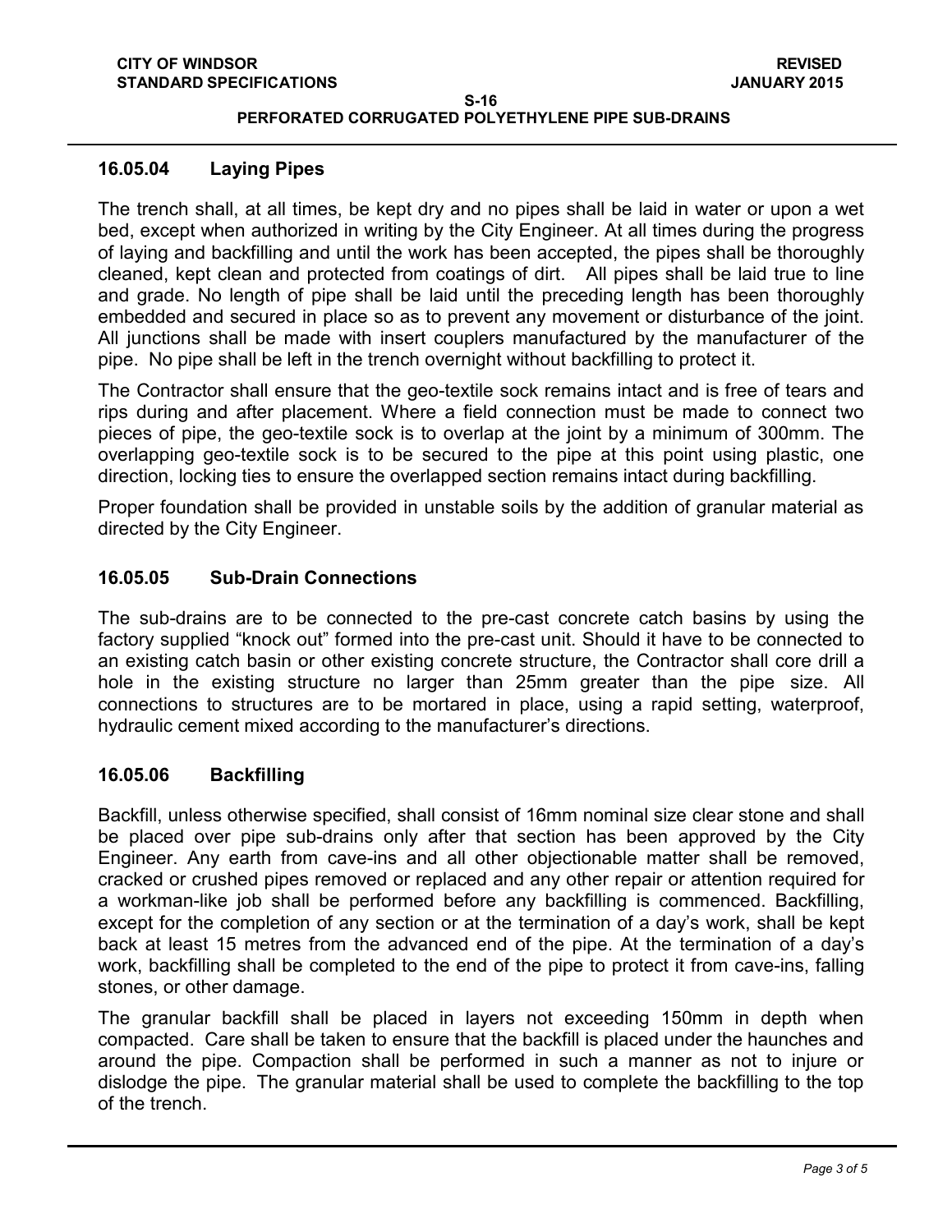**S-16**

#### **PERFORATED CORRUGATED POLYETHYLENE PIPE SUB-DRAINS**

#### **16.05.07 Inspection**

The Contractor shall prove his work throughout the entire length of the satisfaction of the City Engineer. Defective work or damaged materials shall be remedied or removed and replaced as directed by the City Engineer immediately on its discovery.

#### **16.05.08 Disposal of Surplus Materials, etc.**

As the trenches are filled in and the work completed, the Contractor shall, at his own expense and cost, removed and dispose of all surplus earth, stone, and other material from the work in such manner and at such points as directed by the City Engineer.

### <span id="page-3-0"></span>**16.06. MEASUREMENT FOR PAYMENT**

#### **16.06.01 Pipe Sub-Drain in Place**

Measurements will be made in lineal metres of the length of the pipe in place. Separate measurements shall be made of different diameters laid in accordance with the specifications and schedule of payments as called for on the tender.

### <span id="page-3-1"></span>**16.07. BASIS OF PAYMENT**

#### **16.07.01 Bid Prices for Laying Pipe**

Bid prices on the above items shall be in full compensation for the excavation of the trench and for the laying of the pipes, backfilling with granular material, the supply and use of all appliances and materials, the disposal of all surplus excavated materials and the satisfactory cleaning of the site and for all work required under this specification, excepting those items for which other payment is herein provided.

#### **16.07.02 Excavation for Pipe Sub-Drains**

The cost of the excavation shall be included in the submitted linear price for the placement of the sub-drain.

#### **16.07.03 Granular Backfill**

The cost of the granular backfill shall be included in the submitted linear price for the placement of the sub-drain. This payment shall be compensation in full for the supply, handling, hauling, placing and compacting all work herein specified incidental to this item.